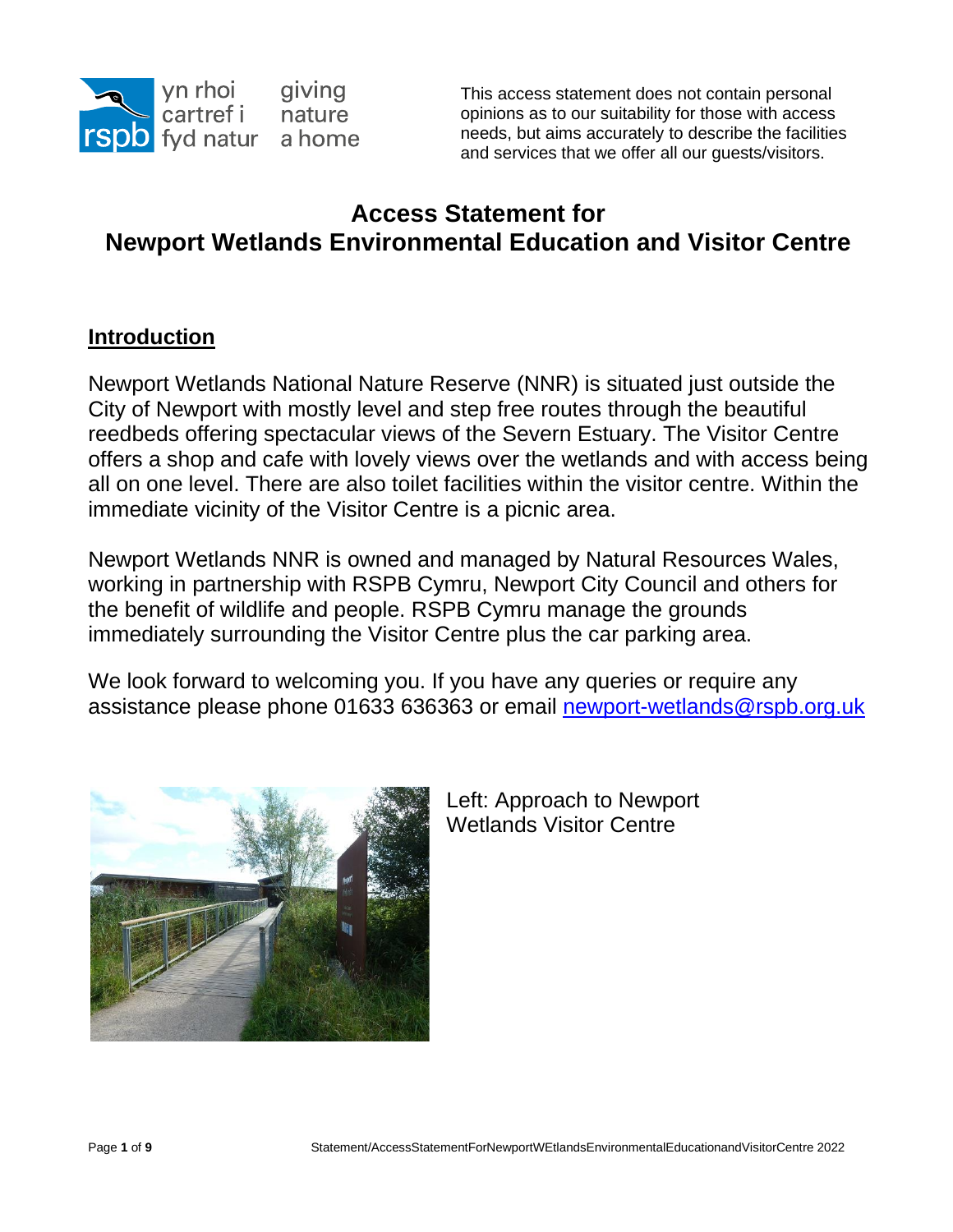## **Pre-Arrival**

- For details of how to reach us please see the 'How to get here' section on our website which has a link for satellite navigation devices and directions for cyclists and drivers.
- The nearest railway station is Newport, which is 5 miles/8 km away. Taxis are readily available at the station.
- The Visitor Centre is served by the number 63 bus from Newport city centre, which is a demand responsive service. Details on how to book this service are available from Newport Bus on 01633 211202.
- The Visitor Centre and car park are open 9am 5pm daily. The cafe is open 10am - 4pm daily, the RSPB shop is open 10am – 4.30pm daily. The visitor centre, café, shop and car park are closed on Christmas Day. Please check website for other Christmas and New Year opening.
- We welcome assistance and therapy dogs throughout the reserve.
- There is one permissive path for dogs (other than assistance/therapy dogs) and all dogs should be kept on a lead throughout the reserve. Tethering rings and a dog drinking bowl are provided at the visitor centre entrance from where a map of the permitted dog walking route can be obtained.
- There is one permissive route for cyclists which can be accessed from the western end of the car park. A covered bicycle stand is available in the car park to facilitate access to the Visitor Centre and areas of the reserve where cycling is not permitted. There is also a small bicycle rack at the visitor centre entrance.
- There is a car park charge of £4.00 per day for non-members and car parking is free to members. Tokens to exit the car park are available from the visitor centre.

#### **Car Parking Facilities and Arrival**

- Car parking facilities are 180 metres/197 yards from the Visitor Centre. There are 130 marked spaces plus 10 marked blue badge spaces. Drop off at the Visitor Centre can be arranged by telephoning 01633 636363.
- The car park is accessed through an entrance barrier which opens on approach.
- To exit the car park a token is required from the visitor centre. The costs are as above.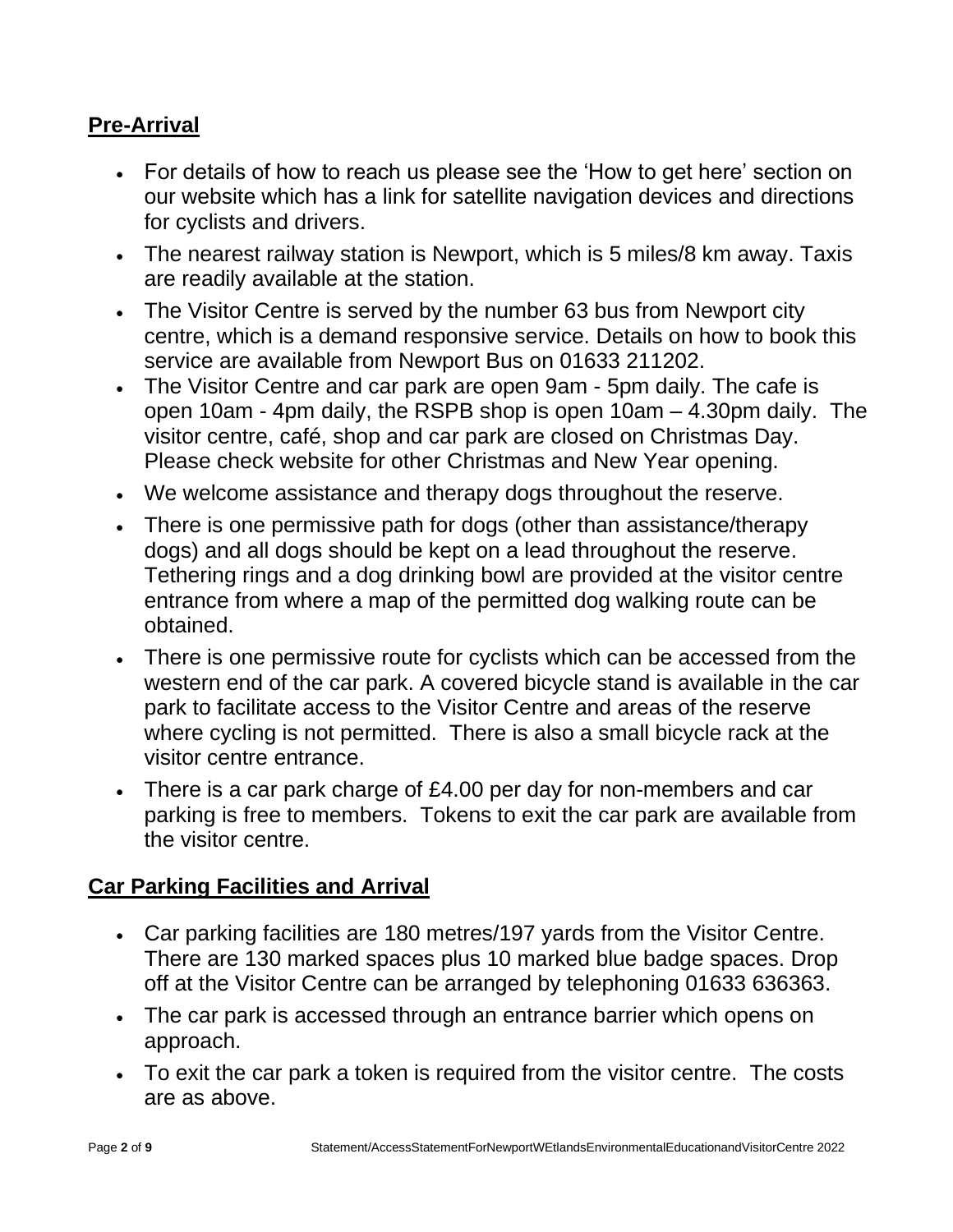- The number 63 bus picks up and drops off just outside the reserve car park main entrance.
- The car park surface is tarmac and the path leading from the car park to the Visitor Centre consists of limestone chippings with limestone dust laid on top and compacted.
- The main entrance to the Visitor Centre is accessed via a wooden walkway with a maximum gradient of 1:40.
- The main entrance to the Visitor Centre is via double steel/glass manually operated doors with a width of 1.8 meters / 6 foot.

## **Visitor Centre**

- There is step free, level access throughout with a non-slip tiled surface.
- A hearing loop system is installed at the service counter and in the education rooms.
- The area is well lit with daylight via large windows and partial glass roof and overhead lighting from LED light fittings.
- Staff can give assistance and read out any literature if required.
- There are three mobility scooters and two wheelchairs available for use on the reserve. Whilst booking is not essential, we recommend checking availability in advance by contacting the Visitor Centre. To borrow mobility equipment please bring a RSPB membership card, or photo ID and proof of address if not a RSPB member. There is a mobility passport scheme for the convenience of regular users, please ask at reception for details.
- Binoculars are available for hire (from £3.00 for the day).
- There are a variety of events and activities available throughout the year, these are listed on our website at events.rspb.org.uk/newportwetlands. Our events are fully accessible wherever possible, please telephone 01633 636363, email [newport-wetlands@rspb.org.uk](mailto:newport-wetlands@rspb.org.uk) or ask staff for more details.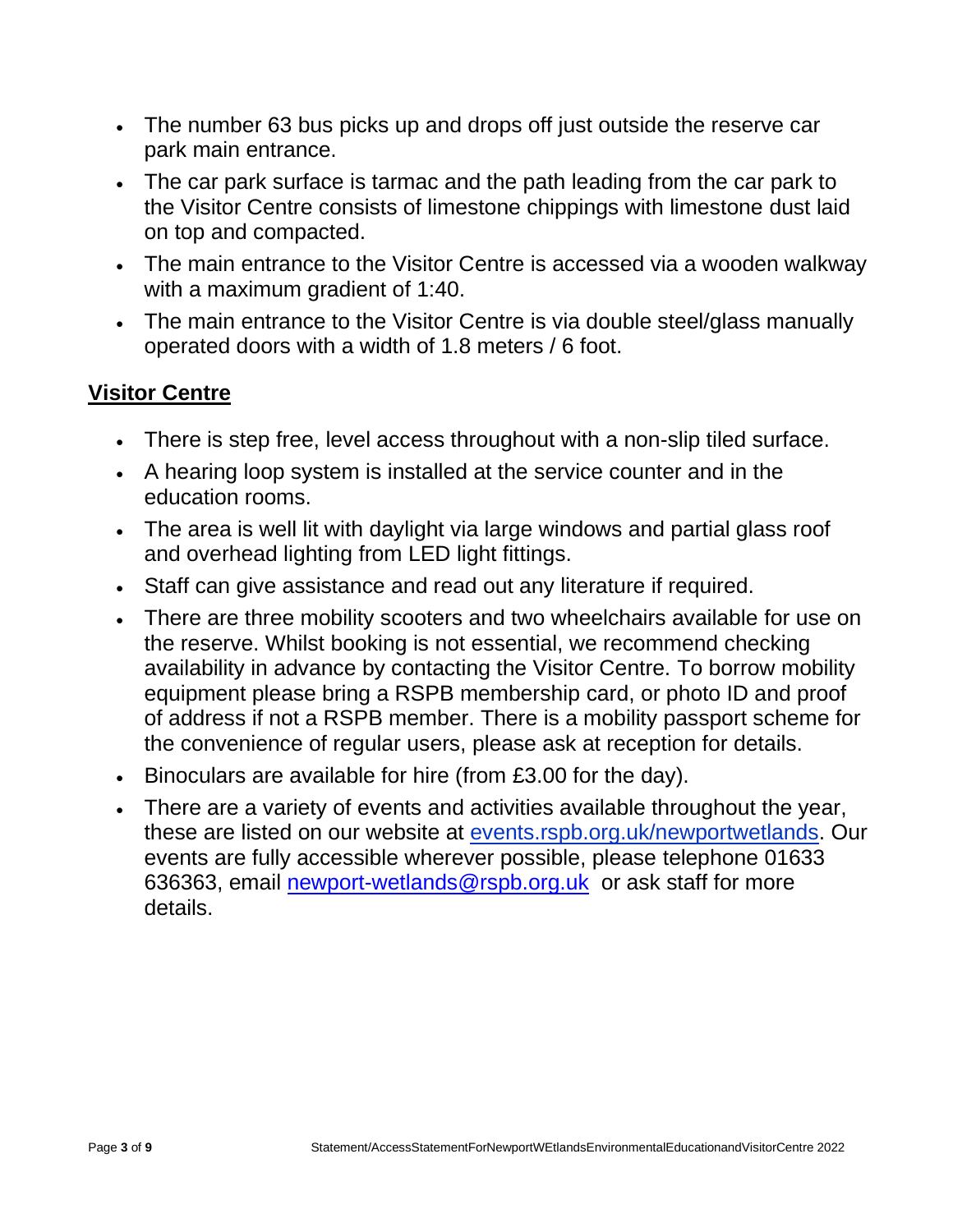

Left: Inside the visitor centre is flat, step free and well lit

# **Nature Trails**

- There are a number of nature trails around the reserve of various lengths with accessibility for wheelchairs and pushchairs:
	- $\circ$  A sculpture trail at just over 1 mile / 1.6 km
	- o Woodlands and estuary trail at almost 1.5 miles / 2.3 km
	- $\circ$  Orchid trail which is 1 mile / 1.6 km
	- $\circ$  The wetlands experience is almost 3 miles / 4.5 km
- All trails are on paths constructed from compacted materials with access to the reedbeds via a zig-zag access path. A bilingual trail guide is available from the Visitor Centre.
- Most trails are maintained and managed by Natural Resources Wales.
- There is a floating walkway across the reedbed to the lighthouse which is accessible by wheelchairs, scooters and pushchairs. Caution should be taken when using this walkway due to its buoyancy.

#### **Viewing Facilities**

- There are many natural viewing opportunities on the reserve such as the estuary views.
- There is a wheelchair accessible hide overlooking the reedbeds on the reserve.
- There are viewing screens overlooking the reedbeds on the reserve.
- The hide and screens are maintained and managed by Natural Resources Wales.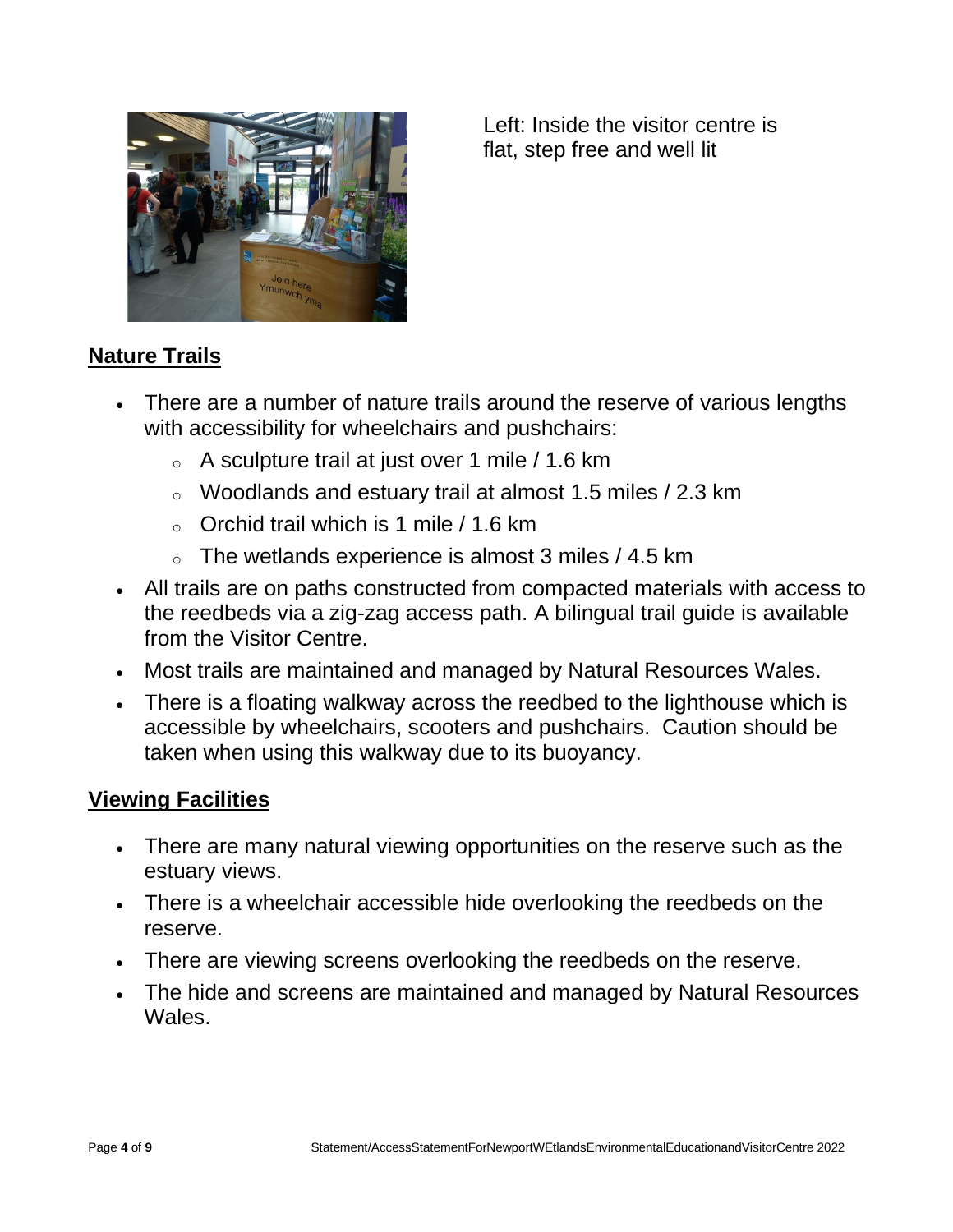

Left: Screens provide space and depth for wheelchairs and mobility scooters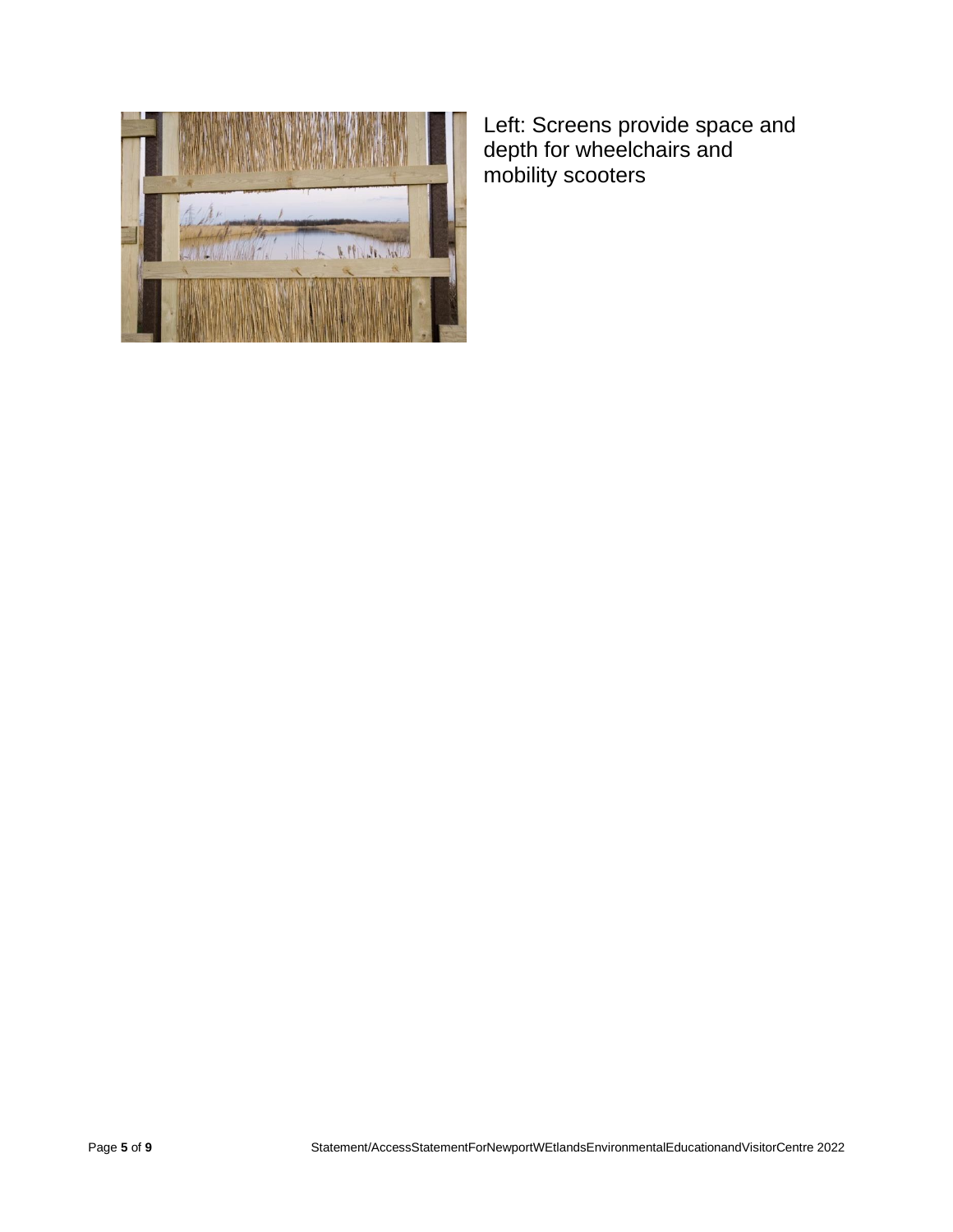#### **Public Toilets**

- Public toilets are located on the ground floor of the Visitor Centre with level access throughout.
- There is one unisex accessible toilet, open to all and described below:
	- o A light, easy open door 915mm/36ins wide.
	- o 980mm/38.5ins transfer space to the right of the toilet, when facing the toilet.
	- $\circ$  Toilet height is 430mm/17ins.
	- o Vertical rails either side of both basin and toilet.
	- o Horizontal rail on the side wall adjacent to the toilet and pull down handrail on opposite side of toilet.
	- o An emergency alarm pull cord.
	- o Well lit with automatic fluorescent overhead lighting.
	- o Non-slip tile flooring.
	- $\circ$  A lever mixer tap on the low-level sink.
	- o A baby changing table accessible from a seated position.
- There is a second baby changing facility in the ladies toilets.



Left: Accessible toilet available in the Visitor Centre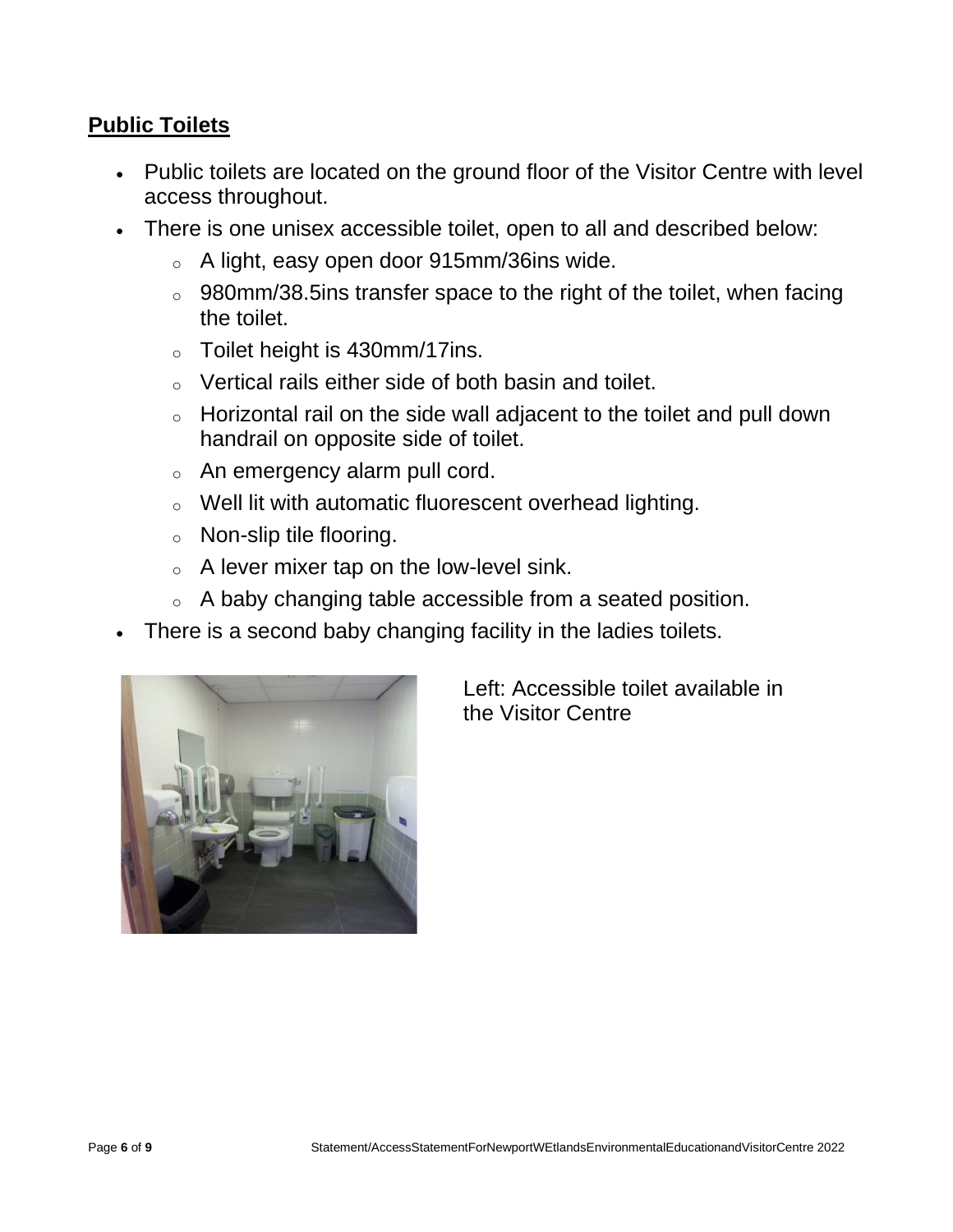# **Catering**

- The cafe area has level access to both the inside seating area and the outdoor decking seating/viewing area.
- The cafe is accessed either via the front entrance to the Visitor Centre or from rear entrance doors of the same specification as the main entrance.
- Tables are well spaced apart, with a clear height from the floor of 900mm/35ins, and chairs with arms. Furniture is not fixed in place.
- Lighting in all areas is natural daylight with supplementary overhead led lighting.
- The flooring is non slip tiled.
- The menu is displayed at the main servery including calorie information.
- Where possible produce is locally sourced.
- We do our best to cater for any dietary requirements; please contact us in advance to check any specific needs can be accommodated.
- Allergens information is available from the café staff on request.
- The nearest public toilet with an accessible WC is located on the level of the cafe in the Visitor Centre.

#### **Shop**

- There is a shop with a range of birdfood and wildlife products, optics and gifts, accessed directly from the main entrance of the Visitor Centre.
- There are no doors or barriers to enter the shop once inside the Visitor Centre main entrance.
- There is step free, level access throughout.
- The floor surface is non-slip tiled.
- There is ample room within the shop for a large wheelchair/pushchair to manoeuvre and turn.
- The area is well lit with daylight and overhead led lighting.
- There are some tall book/gift racks and low display units accessible from a seated position.
- Staff will provide assistance if required.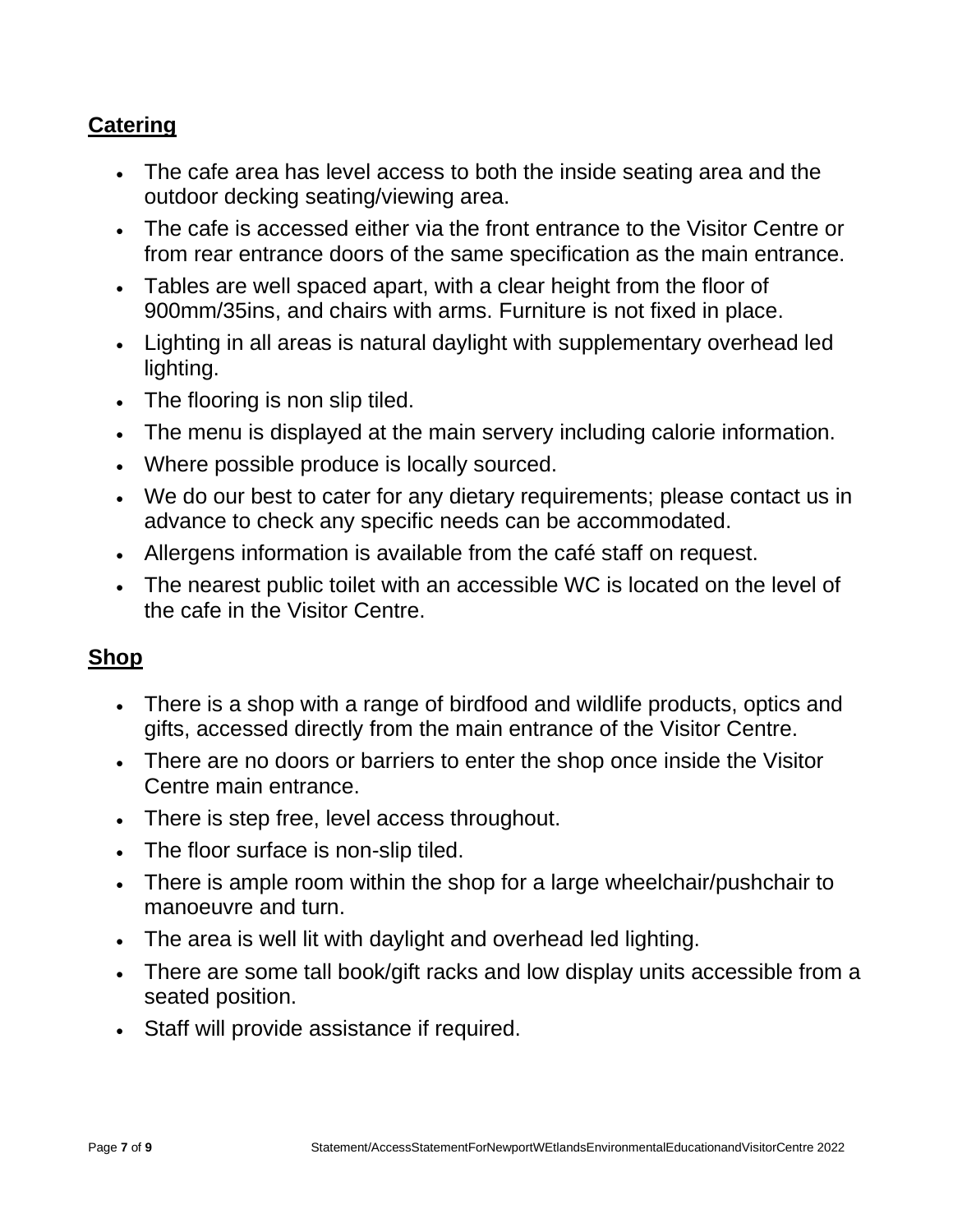### **Education Centre / Classrooms**

- There are two classrooms with level entry from the Visitor Centre.
- The classrooms can be opened up into one large room using a removable partition wall.
- There are easy to open manual doors, of the same dimensions as the main Visitor Centre entrance.
- There is step free, level access throughout.
- Furniture can be re-arranged giving ample room within the classroom for a large wheelchair to maneuver and turn.
- The floor surface is non-slip flooring.
- The area is evenly and well lit with led overhead lighting.
- A hearing loop system is available and staff are trained in its use.

#### **Picnic Area**

- There is a picnic area in the immediate vicinity of the visitor centre.
- There are ten picnic tables of which six have wheelchair access.
- Sandwiches, snacks and drinks are available from the cafe and visitors are free to bring their own refreshments for consumption in the picnic area.